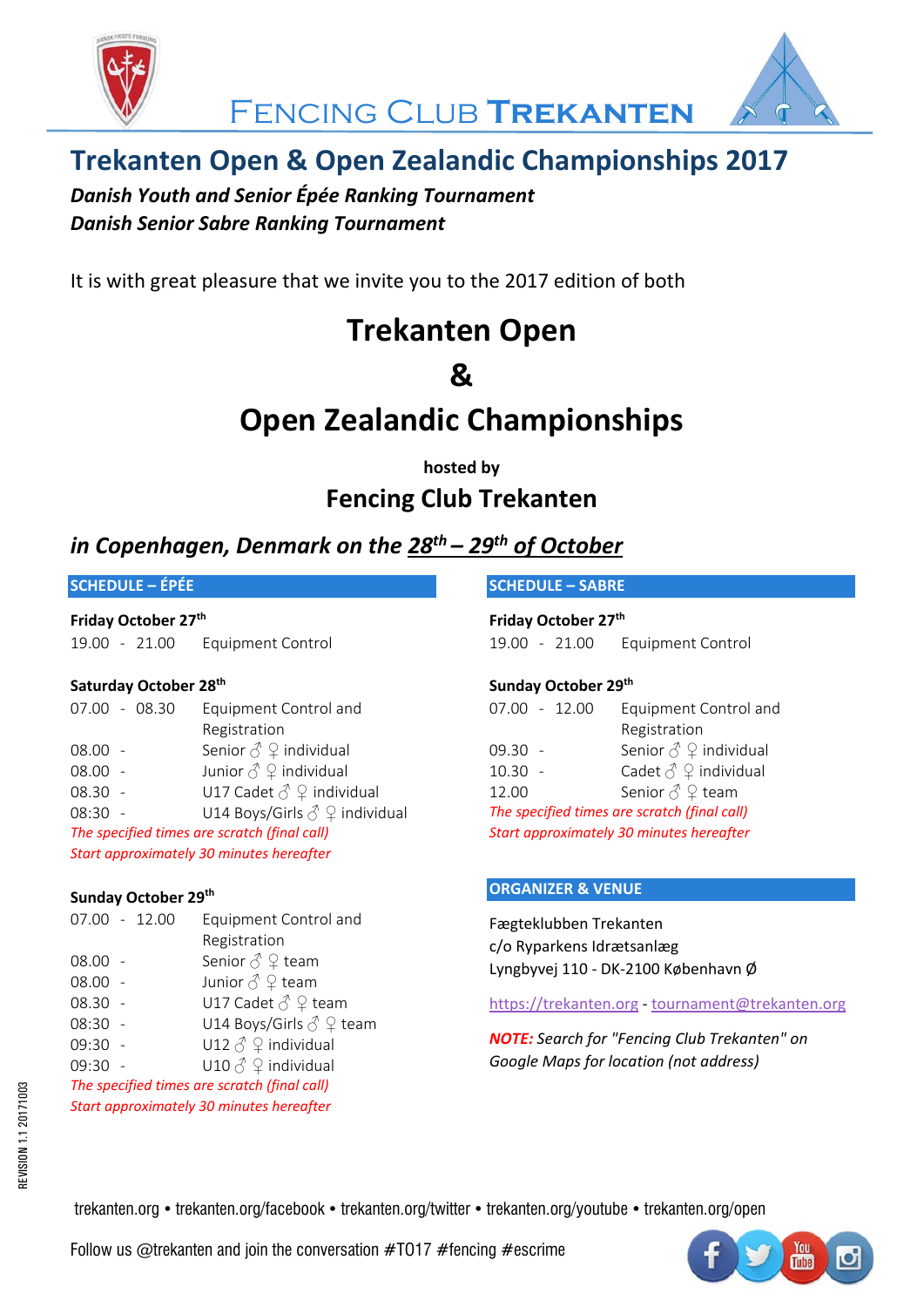



#### **PRACTICAL INFORMATION**

#### **TRANSPORT TO THE VENUE**

The venue is just on the outskirts of central Copenhagen and is well served by public transportation.

Train lines B and F, stops at Ryparken St. From Ryparken St. there is an 8‐minute walk to Ryparkens Idrætsanlæg.

Bus line 14, direction Ryparken from city center. From the last stop, there is a 2‐minute walk to Ryparkens Idrætsanlæg.

Several Train and Metro connections are available from CPH airport to the city center.

You can purchase tickets from the red ticket machines and in 7‐Eleven shops on train and metro stations. The machines accept Danish currency and all major credit cards. You can also buy a ticket on the bus, but you need to pay in Danish kroner (coins or small bills).

#### Read more here:

https://dinoffentligetransport.dk/service/for‐ tourists/

Plan ahead and get more info on journeyplanner.dk

#### **FOOD & BEVERAGES**

Reasonable priced food, cold and warm beverages and snacks will be sold at the venue.

#### **FORMULA**

#### **Trekanten Open (épée)**

*Following a dispensation from the Danish Fencing‐ Federation that allows an exception from the current rules for ranking competitions, an alternative formula for Trekanten Open is in used.*

#### INDIVIDUAL

#### Senior and Junior:

If 18 or more participants: 3 rounds of pools plus top 8 DE.

If less than 18 participants: 2 rounds of pools plus top 8 DE.

Cadet and U14: 2‐3 rounds of pools (less/more than 18 participants) plus a finale pool with the 6 best ranked.

U12 and U10: 2 rounds of pools plus a finale pool with the 6 best ranked.

To ensure maximum amount of fencing for all, the DT can put age groups together and combine men and women categories.

Top 8 and finale pools will be fenced according to category and gender.

#### TEAM

Mixed nationality/club/gender teams are allowed.

If possible, men and women will be fencing in separate teams.

If 5 or more teams in a category: DE based on the raking from the individual competition.

DT will assist on creating teams.

Sign up for the team event on Saturday October 28<sup>th</sup> at the latest. Registration at the venue or via tournament@trekanten.org

**Open Zealandic Championships (sabre)**

One round of pools followed by direct elimination. There will be no bout for the third place.

#### TEAM

Mixed nationality/club/gender teams are allowed.

If 5 or more teams in a category: DE based on the raking from the individual competition.

Teams can be entered on the day, before the final call.

trekanten.org • trekanten.org/facebook • trekanten.org/twitter • trekanten.org/youtube • trekanten.org/open

Follow us @trekanten and join the conversation  $\#T017 \#$  fencing  $\#$  escrime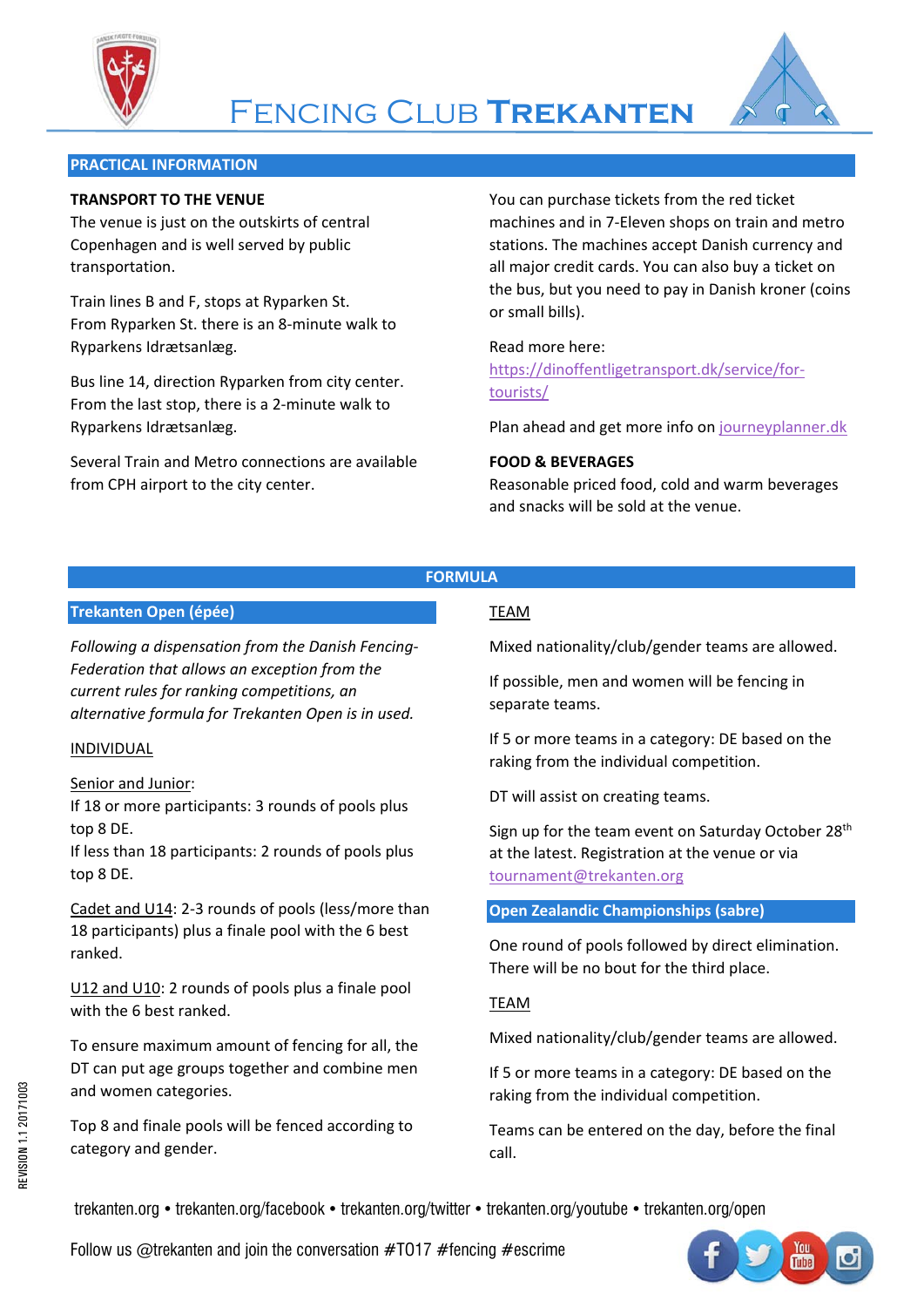



#### **COMPETITION INFORMATION**

#### **REGULATIONS**

The competition will run, unless otherwise specified, using DFF's rules for Youth and Senior ranking competitions (modified FIE rules).

#### **LICENSE**

All fencers must have a valid national license. *(all Danish fencers automatically have this)*

#### **EQUIPMENT**

All fencing equipment must follow current DFF rules that deviate from FIE rules on the following points:

Exceptions for U14/Cadet age groups:

Blade size 0‐5 (FIE blades not required)

Exceptions for U10/U12 age groups:

- Minimum 350N jacket/breeches/mask are required
- Breast protection for girls are not required
- Blade size 0 for U10 and 0‐2 for U12 (FIE blades not required)

#### **EQUIPMENT CONTROL**

Épée:

- Weapon (max. 4)
- Mask (with two independent security devices)

Sabre:

- Weapon (max. 4)
- Mask (with two independent security devices)
- Electric Jacket
- Glove (800N) and sabre cuff

#### **REGISTRATION**

Registrations must be collected per club and entered online in Ophardt (if used) https://online.ophardt‐team.org

Otherwise, registrations can be done via https://trekanten.org/register

Remember to register referees according to the obligatory referee quotes.

#### **REGISTRATION DEADLINE**

Monday October 23rd 2017 at 7:00 am (CEST)

#### **ENTRY FEE**

€ 20 or 150 DKK per category (at venue) € 20 or 150 DKK per team (at venue)

Cash (DKK, EUR), VISA, MasterCard, Maestro, MobilePay is accepted at the venue. Credit Card payments will be subject to a transaction fee.

#### *Open Zealandic Championships (Sabre) only:*

Early bird pricing when paying online in advance € 18 or 125 DKK per entry (nonrefundable) (only for individuals, not team event – regular prices will apply after the  $20<sup>th</sup>$  of October – see above)

Can be paid via https://trekanten.org/aasm

Or MobilePay: 4256 4000 (FK Trekanten) (only valid in Denmark)

Remember to write your full name on the payment

#### **REFEREES**

Obligatory referees are calculated in "referee days" from "registered starters" per club.

| No obligation      |
|--------------------|
| One referee day    |
| Two referee days   |
| Three referee days |
| Four referee days  |
| Five referee days  |
|                    |

DT can charge an amount of maximum DKK 1000,‐ (or € 135) per missing obligatory referee to cover expenses for replacement referees.

#### *NOTE:*

Referees must be available all throughout the competition day.

If shortage on referees for team event, fencers will in turn be required to referee themselves.

trekanten.org • trekanten.org/facebook • trekanten.org/twitter • trekanten.org/youtube • trekanten.org/open

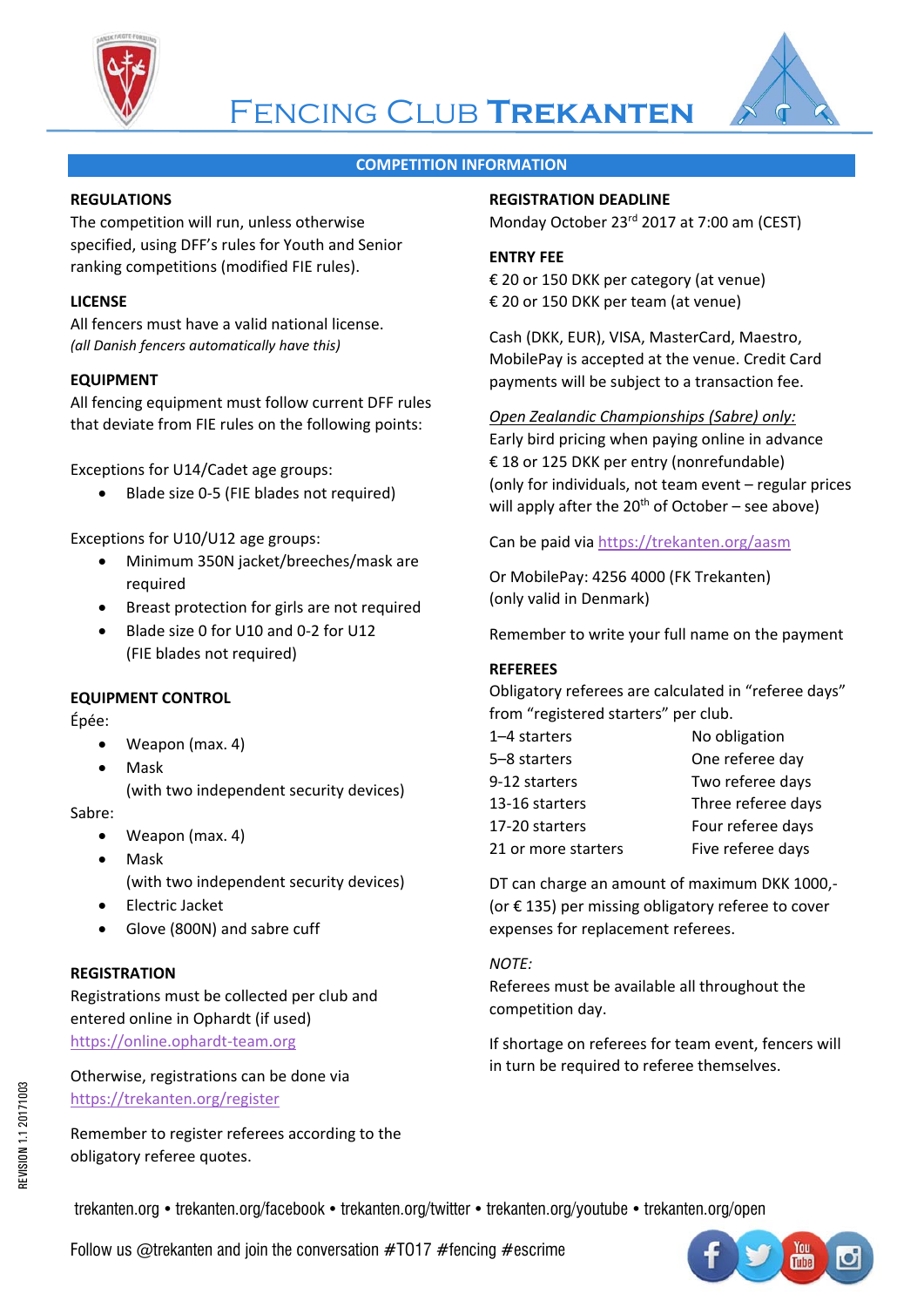



### Fencing Club **Trekanten**

#### **ACCOMODATION (recommendations)**

#### **HOTELS**

#### **HOTEL ANSGAR**

Colbjørnsensgade 29 1652 Copenhagen V

tel. +45 33212196

10% discount on all prices at ansgarhotel.dk

Book at ansgarhotel.dk or booking@ansgarhotel.dk Booking code: 'Fencing2017'

#### **SAGA HOTEL**

Colbjørnsensgade 18‐20 1652 Copenhagen V

tel. +45 33244944

10% discount on all prices at sagahotel.dk

Book at sagahotel.dk or booking@sagahotel.dk Booking code: 'Fencing2017'

#### **WAKEUP COPENHAGEN**

Reasonably priced hotels, centrally located in Copenhagen.

10% discount and free "same day" cancellation before 12 noon using the link below:

https://www.wakeupcopenhagen.dk/arpbe/web/da /login/216690

#### **ARP‐HANSEN HOTEL GROUP**

Copenhagen's largest hotel chain with 8 hotels including:

Phoenix Copenhagen, 71 Nyhavn Hotel, Imperial Hotel, The Square, Tivoli Hotel, Copenhagen Island, Copenhagen Strand, Gentofte Hotel.

10% discount and free "same day" cancellation before 12 noon using the link below:

https://www.arp‐ hansen.dk/arpbe/web/da/login/216690

#### **HOSTELS**

#### **URBAN HOUSE**

Hip, cozy and very close to the Central Station

Colbjørnsensgade 11 1652 Copenhagen V

#### https://urbanhouse.me/

#### **STEEL HOUSE:**

Luxury hostel in Copenhagen in a more quiet area but still close to the Central Station

10% discount and free "same day" cancellation before 12 noon using the link below:

http://www.steelhousecopenhagen.com/da/api/ah hg/corp/directlogin/29900

#### **DANHOSTEL**

The classic youth hostel, one in city center and others around CPH.

http://www.danhostel.dk/

trekanten.org • trekanten.org/facebook • trekanten.org/twitter • trekanten.org/youtube • trekanten.org/open

Follow us @trekanten and join the conversation  $\#T017 \#$  fencing  $\#$  escrime